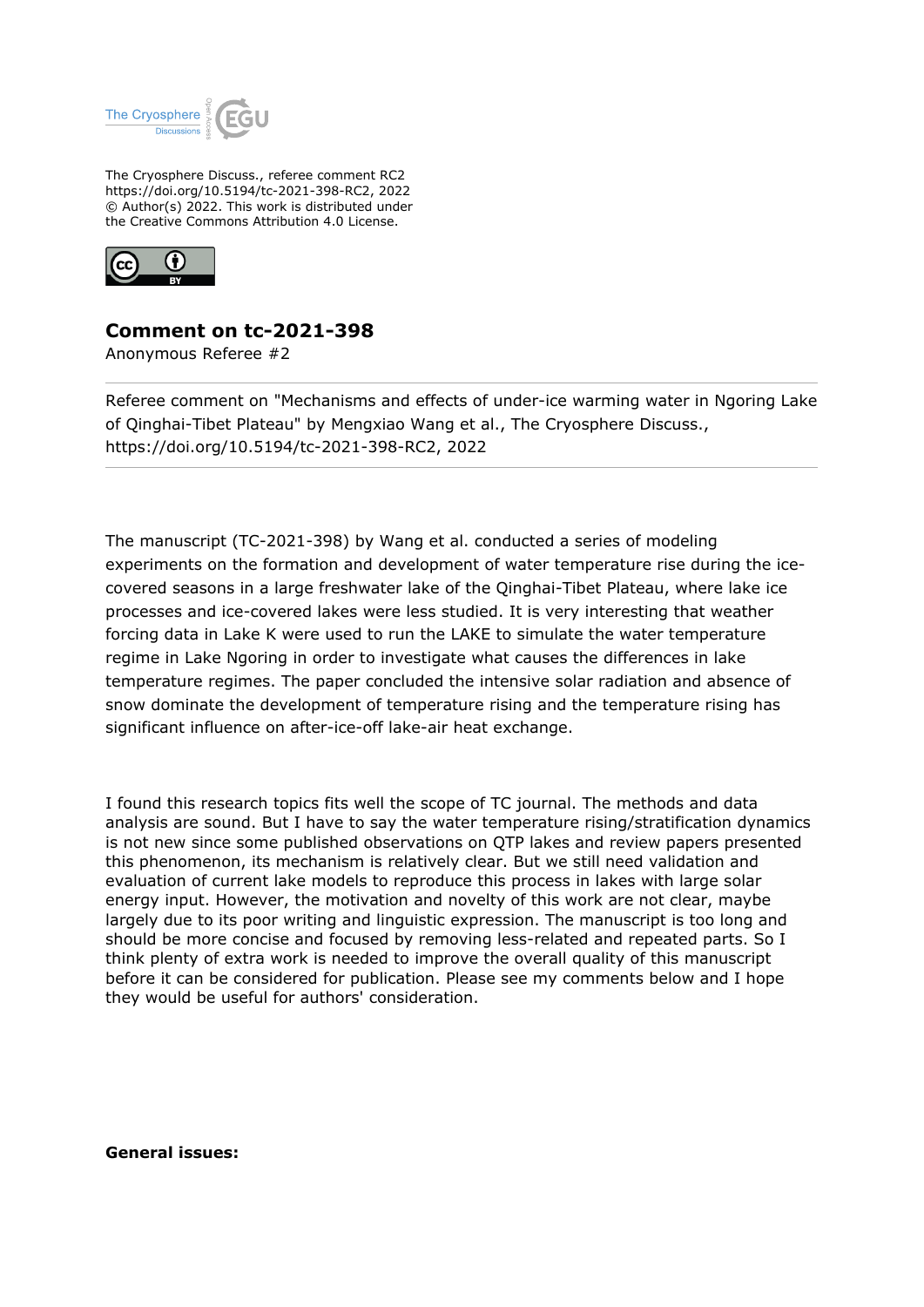The manuscript carried out many sensitivity experiments to varied forcing data and coefficients. But physically, from the perspective of heat budget and balance of the lake water, only the solar radiation and snow condition can directly change the water temperature, other weather variables have indirect impacts on under-ice water, such as wind, air temperature, and air humidity. I mean these meteor variables directly influence the heat and mass balance of the ice cover.

So one question is, can the LAKE model give the lake ice thickness and temperature evolution? If you look at the modeling results on lake ice evolution under all modelling experiments, it would be easier to understand why the meteor variables and coefficients have differing impacts on water temperature under the ice (like sections 6.2 and 6.3).

Another question is, when the water temperature goes beyond the temperature of maximum density, a *temperature dichotomy* forms (as presented in the GRL paper of the authors, *Kirillin et al, 2021, Ice-covered lakes of Tibetan plateau as solar heat collectors, GRL*). And the regime of the dichotomy layer is of great importance to the water temperature and heat storage, but the inverse temperature gradient/structure above the temperature peak point seems unstable since the temperature crosses the temperature of maximum density. Do you have salinity profiles to look into this regime? Or did the LAKE model reproduce the dichotomy well? How does it change when the solar radiation, optical coefficients of ice and water change? Could you discuss on this? This is important to evaluate the performance of LAKE to reproduce the temperature structure beside value.

## **Specific comments:**

I also recommend the manuscript to be language checked to erase linguistic errors (I found some as below), misunderstandings, and confusions.

- Abstract: although the abstract is very long, I do not clearly get the key points on what this manuscript did, found and concluded. I suggest the authors to make the abstract more concise and more focusing. I suggest the authors follow a conventional flow line of an abstract with background, issues to be targeted, methods used, results and key conclusions.
- Introduction: the introduction looks in a little disorder, so the motivation and novelty of this manuscript looks unclear. It would be better if this part focuses on reviews of typical processes/patterns of under-ice stratification, the differences in QTP lakes (I noticed some results of QTP lakes have been published), and the existing models for lake thermodynamics and their uses for under-ice water. In this way maybe the authors can deliver more clearly your novelty to readers.
- L54: an area larger than 1 km2
- **L64-69: Please rephrase these sentences to make it more readable.**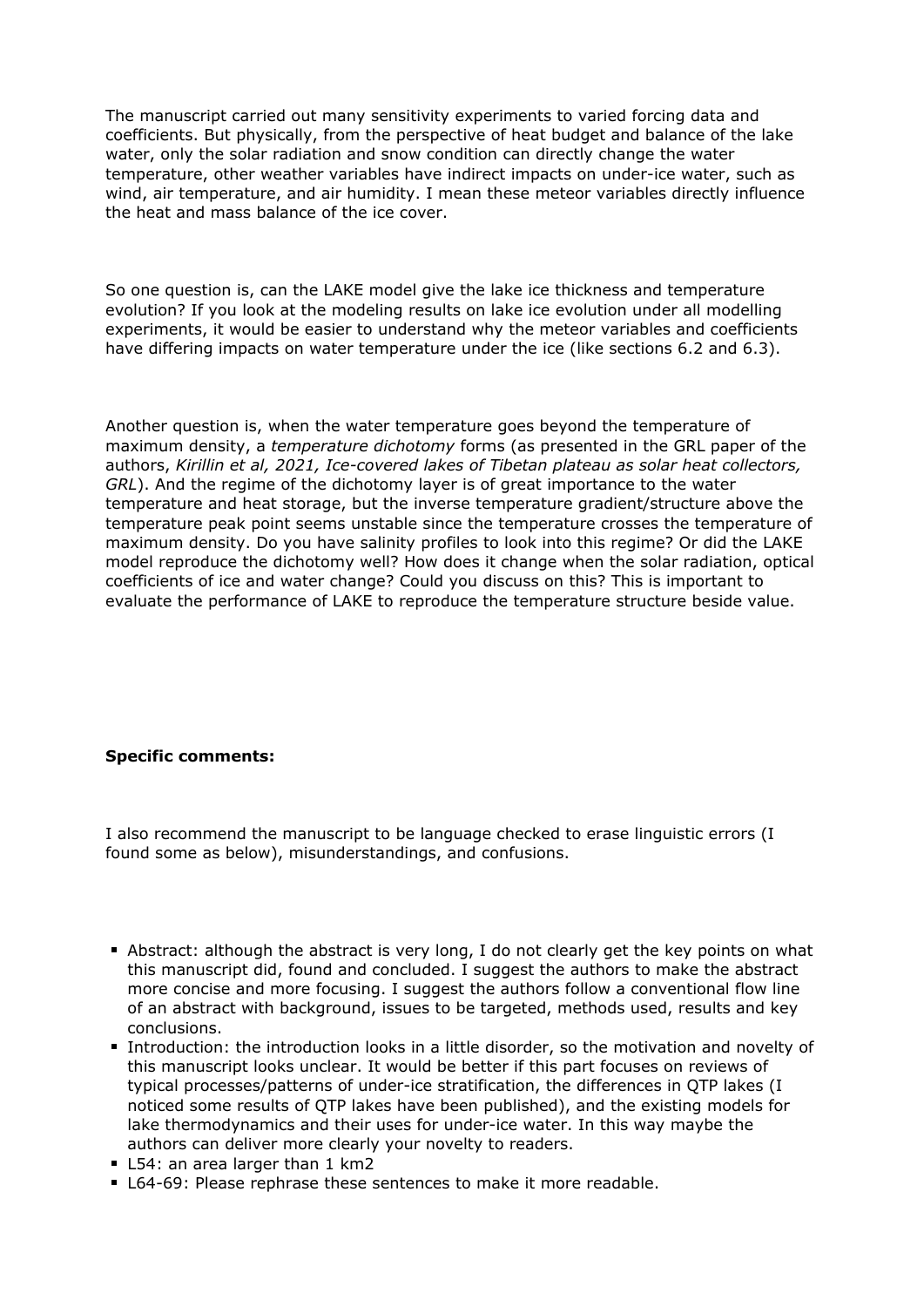- **L80-86: I suggest to skip over the introduction on unfrozen lakes.**
- L89-102: I don't understand how you define the difference of these two types of underice water temperature. I guess the water temperature stratification/structure is very dynamic under the ice cover and undergoes some typical stages as depicted/defined in Kirilllin et al (2012), Yang et al (2017, 2021), etc. So maybe it would be better if you introduce the general typical stages of lake temperature stratification through the icecovered period in boreal, arctic, or temperate lakes, and pointed out the uniqueness or difference of that in highland lakes.

*Kirillin, G., Leppäranta, M., Terzhevik, A., et al, (2012). Physics of seasonally ice-covered lakes: a review. Aquatic sciences, 74(4), 659-682.*

- L160: 10-m wind speed
- L168-169: The observed site of water temperature should be added to Figure 1. It would be better to provide basic instrumentation information of water temperature here, like apparatus, accuracy and frequency, field setup, and sensor depths.
- L174: to verify the simulated results of what? Surface temperature? As you said, temperature in the MYD11C2 is a 8-day averaged value, so it could lead to uncertainty when you compare your modelling results with MYD11C2. Is there any other product on lake surface temperature that can be used to better evaluate your model results?
- L384-385: the driving data time step is 30 min, why was the model time step set to 15 s?
- Section 2.2.3: How was the ERA-5 Land data used in this manuscript?
- L210-211: Eq (1) seems very complicated, could you please present the physical meaning of each term in the right-hand side?
- Section 3.2: "Validation methods" is not a proper title of this section. This part is actually the method used to evaluate the model accuracy.
- (10): the variable symbols should be consistent to Eq. (1), such as  $\rho_w$ ,  $c_w$ . and *i* is used to denote ice before and  $\delta\Box\Box\Psi\delta\Box\Box\Box\delta\Box\Box\Box$  is not mentioned in eq (10).
- **Section 4: Characteristics Analysis is not an informative title, please be specific.**
- L292: how much is the lowest temperature?
- Figure 2: the tick spacing of the color bar seems too large so the spatially and temporally fine changes in the water profiles (including the formation and deepening of convective and dicothermal layer) can not be seen clearly as you described in L302-318.
- **L307&315: How did you determine the freeze-up and breakup date? From visual** observation or remote sensing image (MODIS?)?
- **Section 4.1.2: Do we have to explain here why the weather conditions are different or** similar in the two lakes using complicated geographic or geo-statistic experiences? This is not the key point. I think it would be the best if you present general results on the lake information, ice processes, and the water stratification dynamics through the whole ice season, and more importantly, their differences with that of Ngoring Lake.
- L409-410: "but the whole ice season was shifted to occur about half a month earlier than observed". Can you say a little more on how the LAKE calculate the freeze-up and breakup date, e.g. in the method section? Can you explain why the model gave halfmonth earlier freeze-up?
- L453: delete "with CTL"
- L468: was reflected..., enters...
- L502: please specify here what the opposite effect is, leading to a decreasing water temperature? In figs. 6b,c,e,f,h, all modeled temperature the upper water layer kept increasing during the ice-covered period.